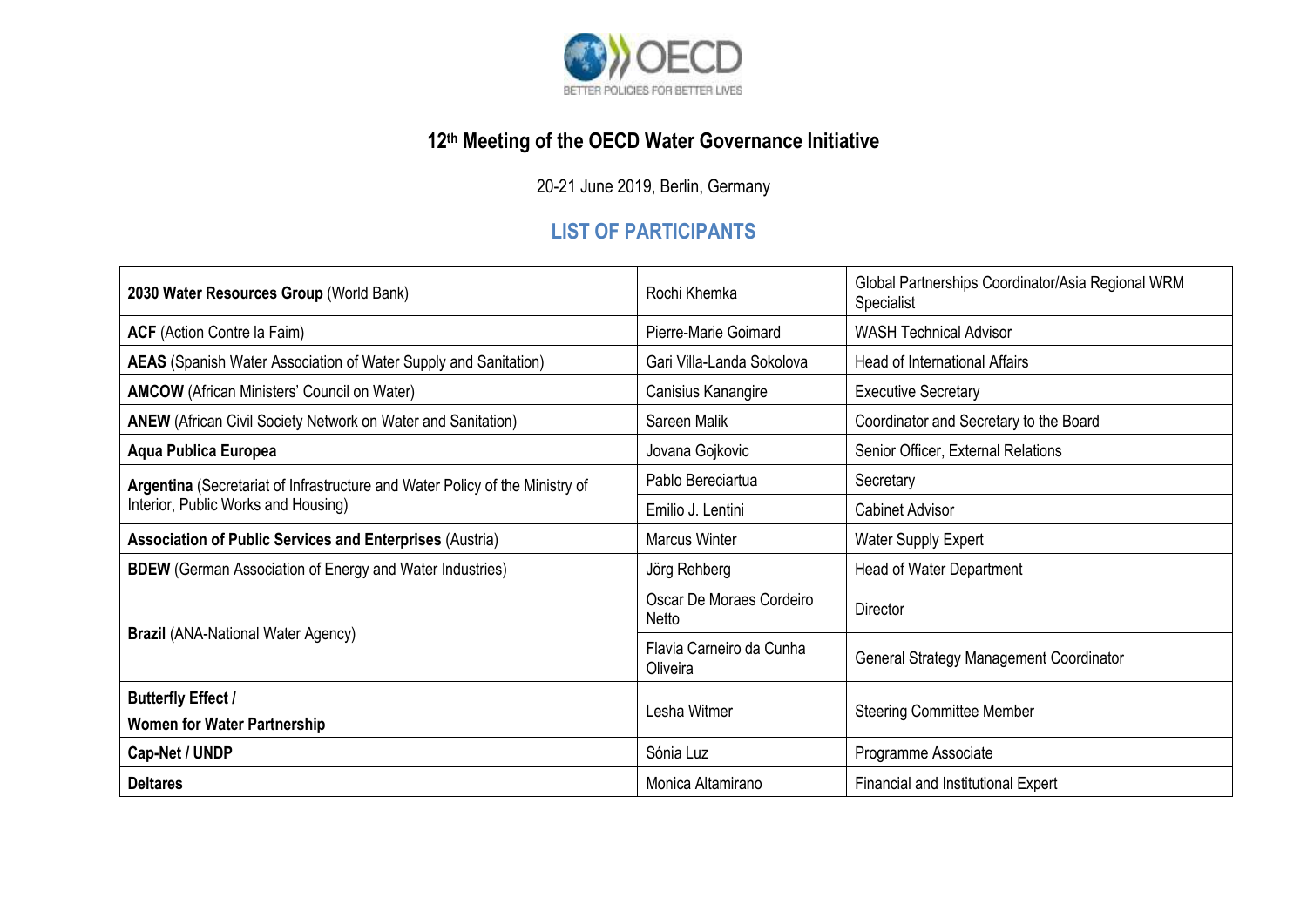|                                           |                                                                                               | Gerald Jan Ellen           | Researcher/Advisor - Governance and Spatial Planning                                                         |
|-------------------------------------------|-----------------------------------------------------------------------------------------------|----------------------------|--------------------------------------------------------------------------------------------------------------|
| <b>Dominican Republic</b>                 |                                                                                               | Michelle Cohen             | Ambassador, Legal Counsellor to the Minister on<br>International Law and Policy, Ministry of Foreign Affairs |
|                                           |                                                                                               | Alejandro Montás           | Executive Director, Corporation of Water Supply and<br>Sewage of Santo Domingo                               |
| <b>Expert</b>                             |                                                                                               | <b>Peter Gammeltoft</b>    | Expert                                                                                                       |
| <b>EurEau</b>                             |                                                                                               | <b>Manfred Eisenhut</b>    | Division Manager, Water                                                                                      |
| Flanders Knowledge Centre Water (Belgium) |                                                                                               | Dirk Van der Stede         | CEO                                                                                                          |
| <b>Flood Competence Center</b>            |                                                                                               | Georg Johann               | <b>Managing Director</b>                                                                                     |
|                                           | FP2E (French Federation of Water Companies)                                                   | <b>Mathieu Tristan</b>     | <b>Executive Officer</b>                                                                                     |
|                                           | <b>BMZ</b> (Federal Ministry for Economic Cooperation and<br>Development)                     | Susanne Dorasil            | Head of Division, Water, Urban Development and Mobility                                                      |
| Germany                                   |                                                                                               | Daniela Krahl              | Deputy Head of Division - Water, Urban Development and<br>Mobility                                           |
|                                           |                                                                                               | <b>Michael Eichholz</b>    | Policy Advisor, Federal Institute for Geosciences and<br><b>Natural Resources</b>                            |
|                                           |                                                                                               | Antje Hagemann             | Policy Advisor                                                                                               |
|                                           | <b>BMU</b> (Federal Ministry for the Environment, Nature Conservation,<br>and Nuclear Safety) | <b>Thomas Stratenwerth</b> | Head of Division, General Aspects of Water Management<br>and Adaptation to Climate Change                    |
|                                           |                                                                                               | Janine Muzau               | Policy Officer                                                                                               |
|                                           | GIZ (Gesellschaft für Internationale Zusammenarbeit)                                          | Katrin Gronemeier          | Component Head, Sustainable Water Policy                                                                     |
|                                           |                                                                                               | Maren Kapp-Schwoerer       | Junior Advisor                                                                                               |
|                                           |                                                                                               | Nicola Malkmus             | Office Manager                                                                                               |
|                                           | AA (Federal Foreign Office)                                                                   | Julia Dreher               | Desk Officer                                                                                                 |
|                                           |                                                                                               | Mareike Well               | Desk Officer, International Climate and Environmental<br>Policy                                              |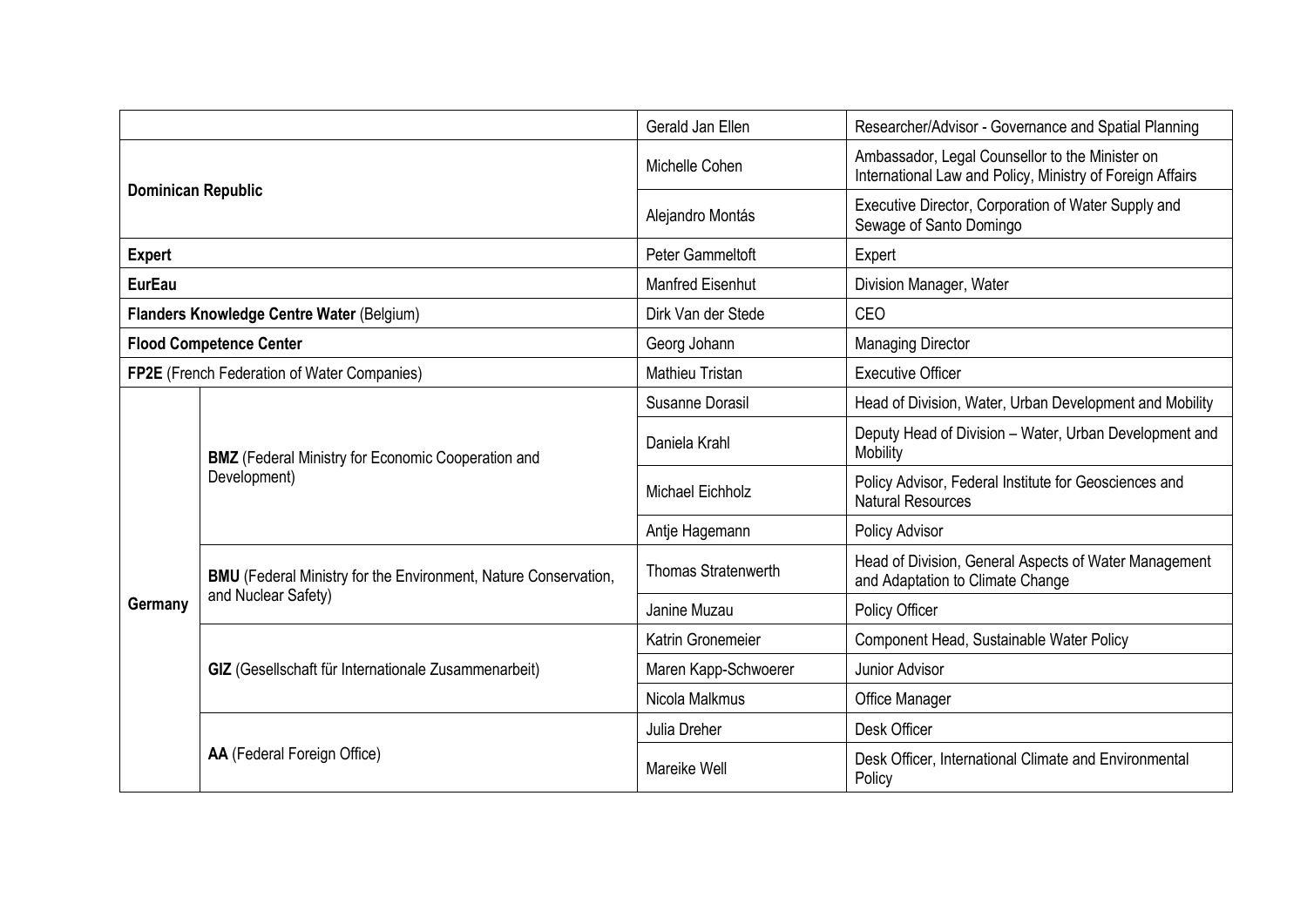|                                                                           | <b>DIFU</b> (German Institute of Urban Affairs)                                        | Jens Libbe                | Head of Department for Infrastructure, Economy and<br>Finance                             |
|---------------------------------------------------------------------------|----------------------------------------------------------------------------------------|---------------------------|-------------------------------------------------------------------------------------------|
|                                                                           | <b>DVGW</b> (German Technical and Scientific Association for Gas and<br>Water)         | <b>Gerald Linke</b>       | <b>Chairman of Board of Directors</b>                                                     |
|                                                                           | EGLV (Emschergenossenschaft/Lippeverband)                                              | Mario Sommerhäuser        | Head of Department for River Management                                                   |
|                                                                           | StMUV (Bavarian State Ministry for the Environment and the<br>Protection of Consumers) | <b>Martin Grambow</b>     | Head of Water Management Department                                                       |
|                                                                           | <b>City of Mannheim</b>                                                                | <b>Alexander Mauritz</b>  | Superintendent, Wastewater Department                                                     |
| <b>GWP</b> (Global Water Partnership)                                     |                                                                                        | Monika Weber-Fahr         | Executive Secretary and CEO                                                               |
|                                                                           |                                                                                        | <b>Francois Brikke</b>    | Senior Network Officer                                                                    |
| <b>Hungary</b>                                                            |                                                                                        | Gabor Kisvardai           | Head of Secretariat, Energy and Public Utility Regulatory<br>Authority                    |
|                                                                           |                                                                                        | Gabriella Pintér          | Head of Division for Water Diplomacy and Export, Ministry<br>of Foreign Affairs and Trade |
| <b>IHE-Delft</b>                                                          |                                                                                        | Ellen Pfeiffer            | Researcher                                                                                |
|                                                                           | <b>IMDEA</b> (Madrid Institute of Advanced Studies)                                    | Gonzalo Delacámara        | Senior Research Fellow and Head of the Water Economics<br>Department                      |
| <b>Israel</b>                                                             |                                                                                        | Danny Greenwald           | Head of Reclaimed Water Department, Israeli Water<br>Authority                            |
|                                                                           |                                                                                        | Laura Braun               | Advisor, Ministry of Economy and Industry                                                 |
| Italy (ARERA - Regulatory Authority for Energy, Networks and Environment) |                                                                                        | <b>Christian Minelli</b>  | <b>External International Relations</b>                                                   |
|                                                                           |                                                                                        | Maria Giovanna Montalbano | Assistant to the Board                                                                    |
|                                                                           | <b>IWA</b> (International Water Association)                                           | Carolina Latorre Aravena  | Senior Officer, Water Policy & Regulation                                                 |
|                                                                           | <b>IWMI</b> (International Water Management Institute)                                 | Diana Suhardiman          | Senior Researcher and Leader for Governance and<br>Political Economy Sub-Theme            |
|                                                                           | <b>IWRA</b> (International Water Resources Association)                                | Ignacio Deregibus         | Officer                                                                                   |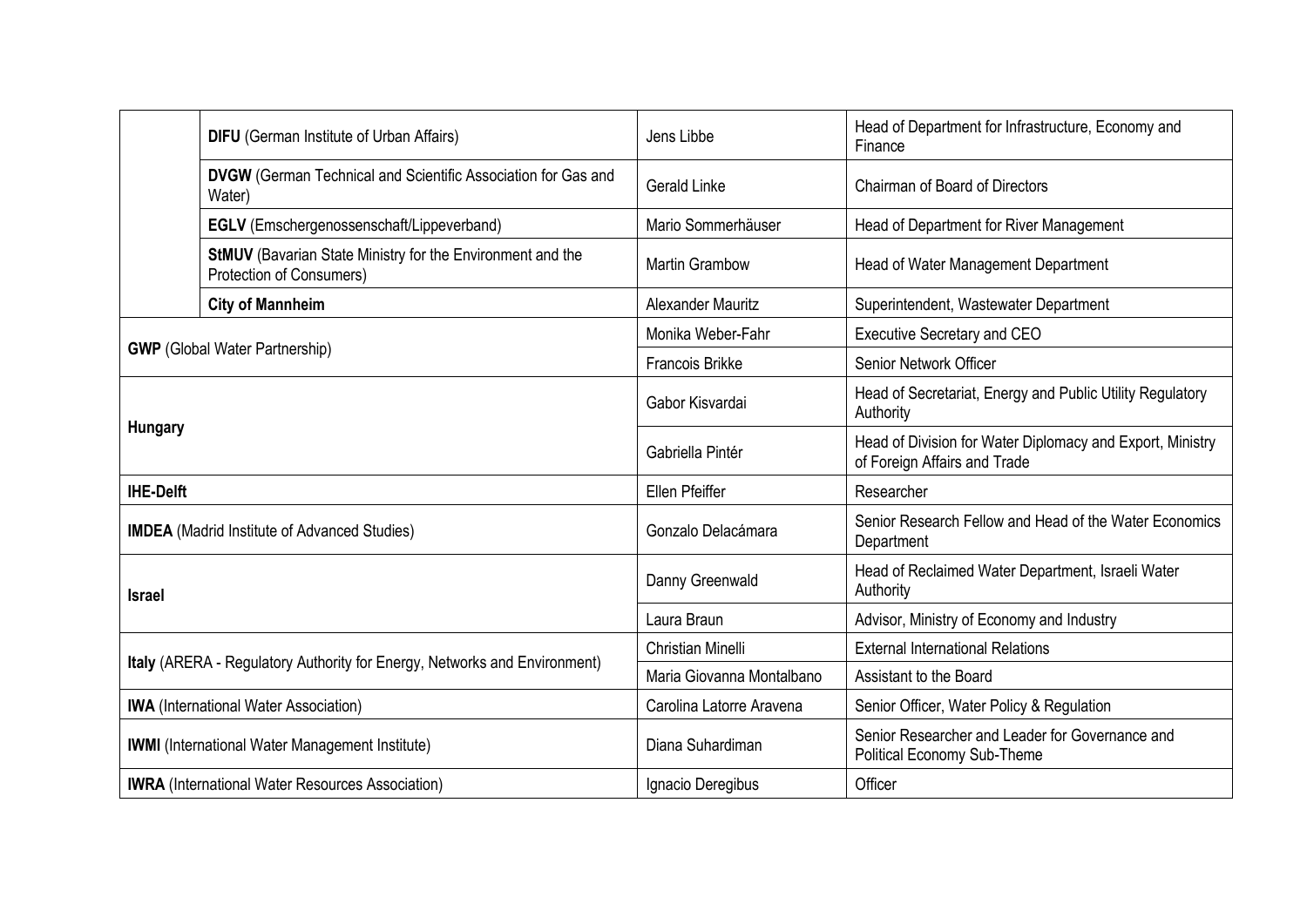| <b>Korea Environment Institute</b>                                               | Ik-Jae Kim                     | Head of the Department of Integrated Water Management,<br>Water and Land Research Group  |
|----------------------------------------------------------------------------------|--------------------------------|------------------------------------------------------------------------------------------|
| <b>Lincoln Institute of Land Policy</b>                                          | George McCarthy                | President and CEO                                                                        |
| Luxembourg (Ministry of the Environment, Climate and Sustainable<br>Development) | <b>Bruno Alves</b>             | Attaché                                                                                  |
| <b>OSCE</b> (Organisation for Security and Co-operation in Europe)               | Sogol Jafar Zadeh              | <b>Environmental Affairs Advisor</b>                                                     |
| Peru (Ministry of the Environment)                                               | Luis Guillermo Marino Nava     | Director-General, Economy and Environmental Finance<br>Directorate-General               |
| Royal HaskoningDHV                                                               | Erik van Lith                  | Strategic Advisor for Drinking Water, Water Chain and<br><b>Water Systems</b>            |
| <b>Scotland, United Kingdom</b>                                                  | <b>Barry Greig</b>             | Senior Policy Advisor / Hydro Nation Manager, Scottish<br>Government Water Industry Team |
|                                                                                  | John Dini                      | Researcher                                                                               |
| South Africa (Water Research Commission)                                         | Tiyani Chauke                  | Manager for International Projects                                                       |
| Spain (Jucar River Basin Authority)                                              | <b>Teodoro Estrela Monreal</b> | Head of Hydrological Planning Office                                                     |
| <b>SUEN</b> (Turkish Water Institute)                                            | Aslihan Kerc                   | Associate Professor                                                                      |
| <b>SUEZ</b>                                                                      | Joannie Leclerc                | Dialogue and Societal Impact Director                                                    |
|                                                                                  | Maëlis Monnier                 | Dialogue and Societal Impact Project Officer                                             |
| <b>SWA</b> (Sanitation and Water for All)                                        | Catarina de Albuquerque        | CEO                                                                                      |
| The Open University                                                              | <b>Kevin Collins</b>           | Senior Lecturer Environment & Systems                                                    |
| <b>TNC</b> (The Nature Conservancy)                                              | Marcia Toledo                  | Senior Policy Advisor                                                                    |
|                                                                                  | Aparna Sridhar                 | Policy Advisor for Water                                                                 |
| <b>University of New South Wales (Australia)</b>                                 | Greg Leslie                    | Professor                                                                                |
| <b>UN-Water</b>                                                                  | Federico Properzi              | <b>UN-Water Chief Technical Adviser</b>                                                  |
| Veolia                                                                           | Dominique Gatel                | Director of Public Affairs/Water                                                         |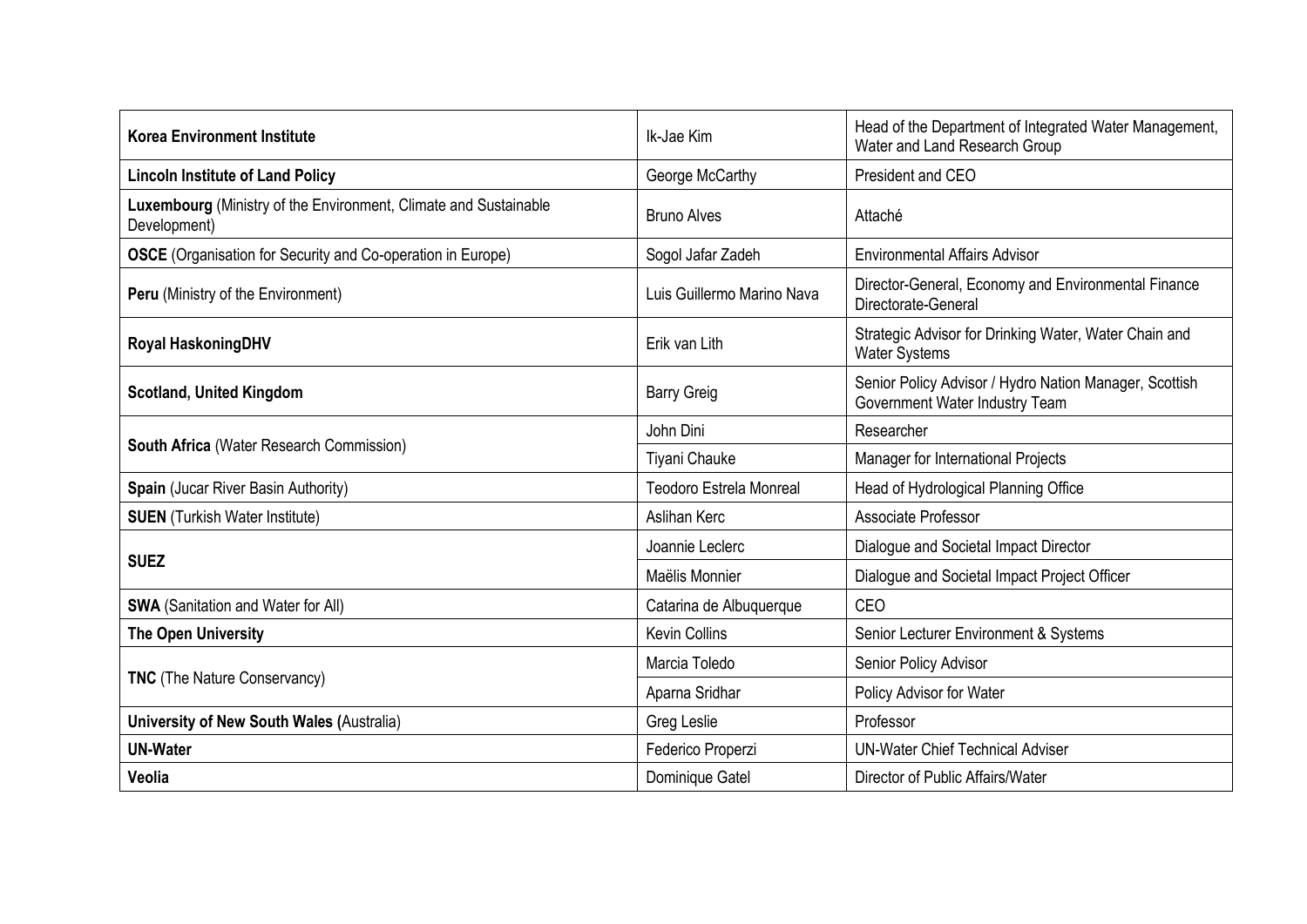| <b>Water Youth Network</b>                          | Parth Kamath             | Team Member, Water Governance Group             |
|-----------------------------------------------------|--------------------------|-------------------------------------------------|
| Waterpreneurs                                       | <b>Brieux Michoud</b>    | <b>Managing Partner</b>                         |
| <b>WCEL</b> (World Commission on Environmental Law) | Antonio Herman Benjamin  | Chair                                           |
| <b>WHO</b> (World Health Organisation)              | Marina Takane            | <b>Technical Officer</b>                        |
| <b>WIN</b> (Water Integrity Network)                | <b>Barbara Schreiner</b> | <b>Executive Director</b>                       |
|                                                     | Teun Bastemeijer         | Chief Advisor Strategic Outreach and Programmes |
|                                                     | Umrbek Allakulov         | Research and Evidence Coordinator               |